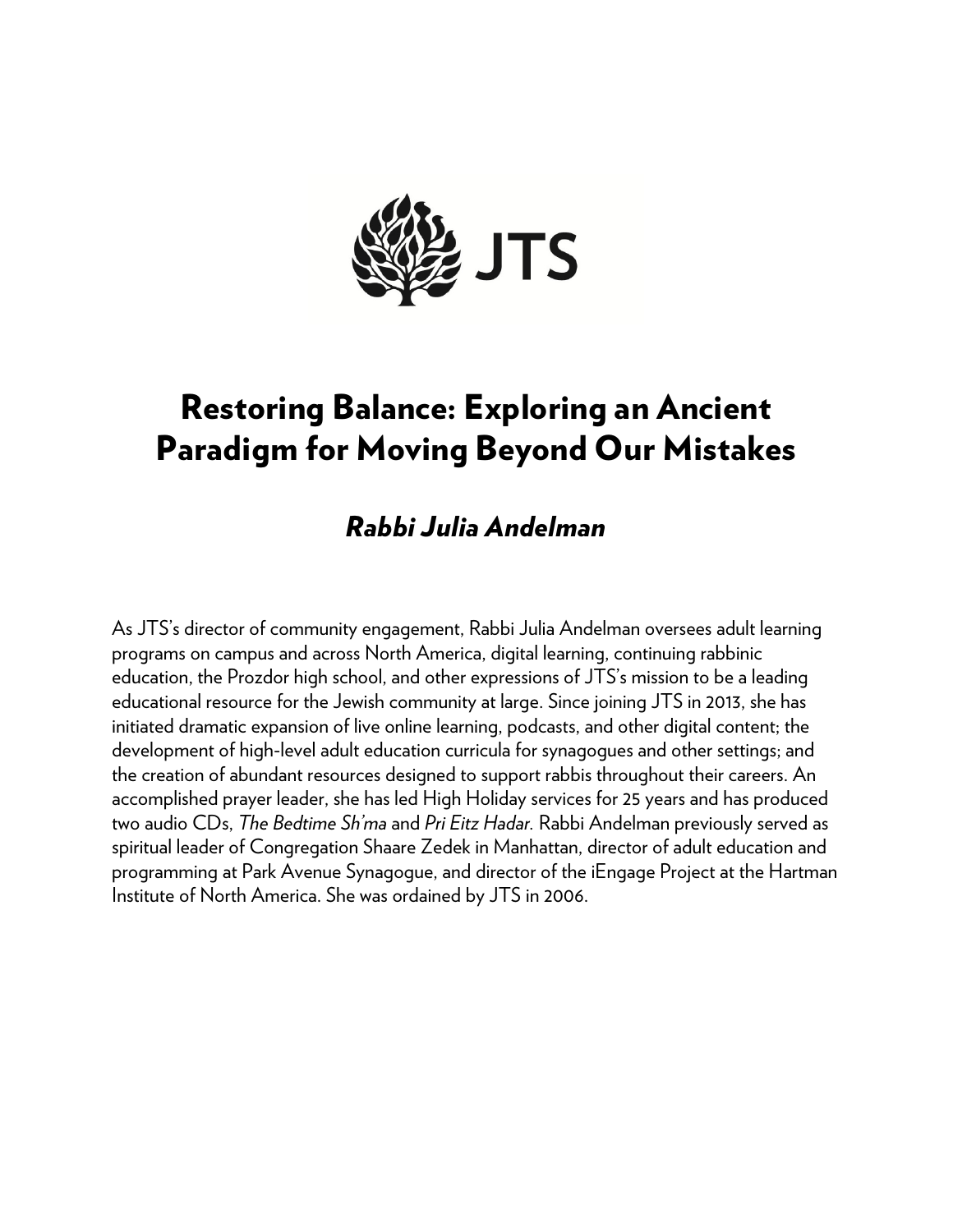## **I. Understanding Kapparah**

#### **1. Excerpts from Yom Kippur Liturgy**

| For all of [our sins], God of forgiveness-                      | וִעַל כְּלֶם, אֱלְוֹ-הַּ סְלִיחוֹת,                     |
|-----------------------------------------------------------------|---------------------------------------------------------|
| forgive us, pardon us, grant us atonement.                      | ּסִלַּח לֵנוּ, מְחַל לֵנוּ, כַּפֵּר-לֵנוּ.              |
| "For on this day shall atonement be made for you, to purify     | ְבְּיִבַיְּוֹם הַזֶּה <b>יִכַּפֵּר</b> עֲלֵיבֵם לְטַהֵר |
| you; from all your sins shall you be purified before the Lord." | אֶתְכֶם מִכֹּל חַטְּאתֵיכֵם לִפְגֵי הי                  |
| (Lev. 16:30)                                                    | ּתִּטְהֵרוּ                                             |
|                                                                 | (ויקרא טז:ל)                                            |

#### **2. Genesis 4**

| 10 Then [God] said, "What have you done? Hark, your                  | י וַיְּאמֵר מֵה עָשֶׂיתָ קוֹל <del>ו</del> ָמֵ <b>י אָחִיד</b> ָ                                      |
|----------------------------------------------------------------------|-------------------------------------------------------------------------------------------------------|
| brother's blood cries out to Me from the ground! 11                  | <b>ְצְעֲקֶים אֵלֵי מִרְהֶאֲדָמֶה:</b> יא וְעַתֶּה                                                     |
| Therefore, you shall be more cursed than the ground, which           | אָרְוּר אֱתָּה מִן־הָאֲדָמָה אֲשֵׁר פֵּצְתָּה                                                         |
| opened its mouth to receive your brother's blood from your           | ּאֵת־פִּ֫יהָ לָקֶחַת אֶת־דְּמֵי אָחֶיךָ מִיָּדֶךָ                                                     |
| hand. 12 If you till the soil, it shall no longer yield its strength | יֹב כֵּי תַעֲבֹד אֵת־הָאֲדָמָה לְא־תֹסֵף                                                              |
| to you. You shall become a ceaseless wanderer on earth." 13          | ּתֵּת־כֹּחָהּ לֵךְ גָּע וָנֶד תִּהְיֶה בָאָרֶץ :                                                      |
| Cain said to the Lord, "My punishment is too great to bear! 14       | יג וַיְּאמֵר קֵיִן אֵל־ה׳ גָּדְוֹל עֵוֹנֵי                                                            |
| Since You have banished me this day from the soil, and I             | ֹמְנִשְׂוֹא : יד הֵןْ גֵּרַשְׁתָּ אֹתָי הַיּוֹם מֵעַל                                                 |
| must avoid Your presence and become a restless wanderer              | פְּגֵי הָאֲדָמָה וּמִפְּגֵיךָ אֵסָתֶר וִהָיִיתִי                                                      |
| on earth-anyone who meets me may kill me!" 15 The Lord               | ַנָּע וָנָד בָּאָרֵץ וְהָיָה כַּל־מִצְאֵי יַהַרְגֵנִי:<br>טו וַיִּאמֵר לִוֹ ה׳ לָכֵן כָּל־הֹרֵג קַיִן |
| said to him, "I promise, if anyone kills Cain, sevenfold             | שִׁבְעָתַיִם יַקֱם <b>וַיָּשֵׂם ה׳ לִקַיִּן אות</b>                                                   |
| vengeance shall be taken on him." And the Lord put a mark            | לִבְלְתֵּי הַכּוֹת אתו כָּל־מִצְאוֹ:                                                                  |
| on Cain, lest anyone who met him should kill him.                    |                                                                                                       |

#### **3. Genesis 9**

| 1 God blessed Noah and his sons, and said to them, "Be fertile     | א וַיִּבְרֵךְּ אֱ-לֹהִים אֵת־נְּחַ וְאֵת־בָּנֵיו              |
|--------------------------------------------------------------------|---------------------------------------------------------------|
| and increase, and fill the earth. 2 The fear and the dread of      | ַוַיְאֹמֶר לָהֱם פְּרִוּ וּרְבָוּ וּמִלְאִוּ אֵת־             |
| you shall be upon all the beasts of the earth and upon all the     | הַאֲרֵץ : ב וּמוֹרֵאֲכֵם וְחִתְּכֶם יֵהְיֶה עַל               |
| birds of the sky-everything with which the earth is astir-and      | כָּל־חַיַּת הָאָרֶץ וְעַל כָּל־עָוֹף הַשָּׁמֳיִם              |
| upon all the fish of the sea; they are given into your hand. 3     | בִּכֹל אֲשֶׁר תִּרְמָשׁ הָאֲדָמֱה וּבִכָּל־דְּגֵי             |
| Every creature that lives shall be yours to eat; as with the       | הים בידכם נתנו : ג <b>כל רמש אשר</b>                          |
| green grasses, I give you all these. 4 You must not, however,      | הואיחי לַבֵּם יֶהְיֶה לְאָכְלֶה כְּיֵרֵק עֵׁשֶׂב              |
| eat flesh with its life-blood in it. 5 But for your own life-blood | ַנַתַתִּי לַכֵם אֵת־כֹּל: ד אַךְ־בָּשָׂר בְּנַפְשְׁוֹ         |
| I will require a reckoning: I will require it of every beast; of   | דַמִוֹ לְא תֹאכֵלוּ : ה <b>וְאַדְ אֵת־דְּמְכֵם</b>            |
|                                                                    | לְנַפְשְׁתֵיכֶם אֱדְרֹשׁ מְיַדָ כָּל־חַיַּה                   |
| humans, too, will I require a reckoning for human life, of         | אַדְרְשֶׁנּוּ וּמְיֵּד הָאֲדָם מִיַּד אֵישׁ אַחִיו            |
| every man for that of his fellow man! 6 Whoever sheds              | אֵדְרָשׁ אֵתֹיגֵפֵשׁ הָאָדֶם: ו שֹׁפְדְּ דַּם                 |
| human blood, by a human shall his blood be shed; for in the        | <b>הָאָדָם בְּאָדֶם דָּמְוֹ יִשְּׁמֵך</b> ּ כְּי בְּצֶלֶם אֱ- |
| divine image did God make humanity."                               | ּלֹהֹים עַשַׂה אֲת־הֲאַדֵּם :                                 |
|                                                                    |                                                               |

### **4. Exodus 21:28**

| When an ox gores a man or a woman to death, the ox shall be   | ַוְּבֵי־יְגַּ֫ח שְׁוֹר אֱת־אֱישׁ אָוֹ אֱת־אָשֶׁה |
|---------------------------------------------------------------|--------------------------------------------------|
| stoned and its flesh shall not be eaten; but the owner of the | וָמֶת סָקּוֹל יִסָּקָל הַשּׁוֹר וִלְא יֵאָבְל`   |
| ox is not to be punished.                                     | ּאֵת־בִּשָׂרוֹ וּבַעַל הַשְּׁוֹר נָקִי           |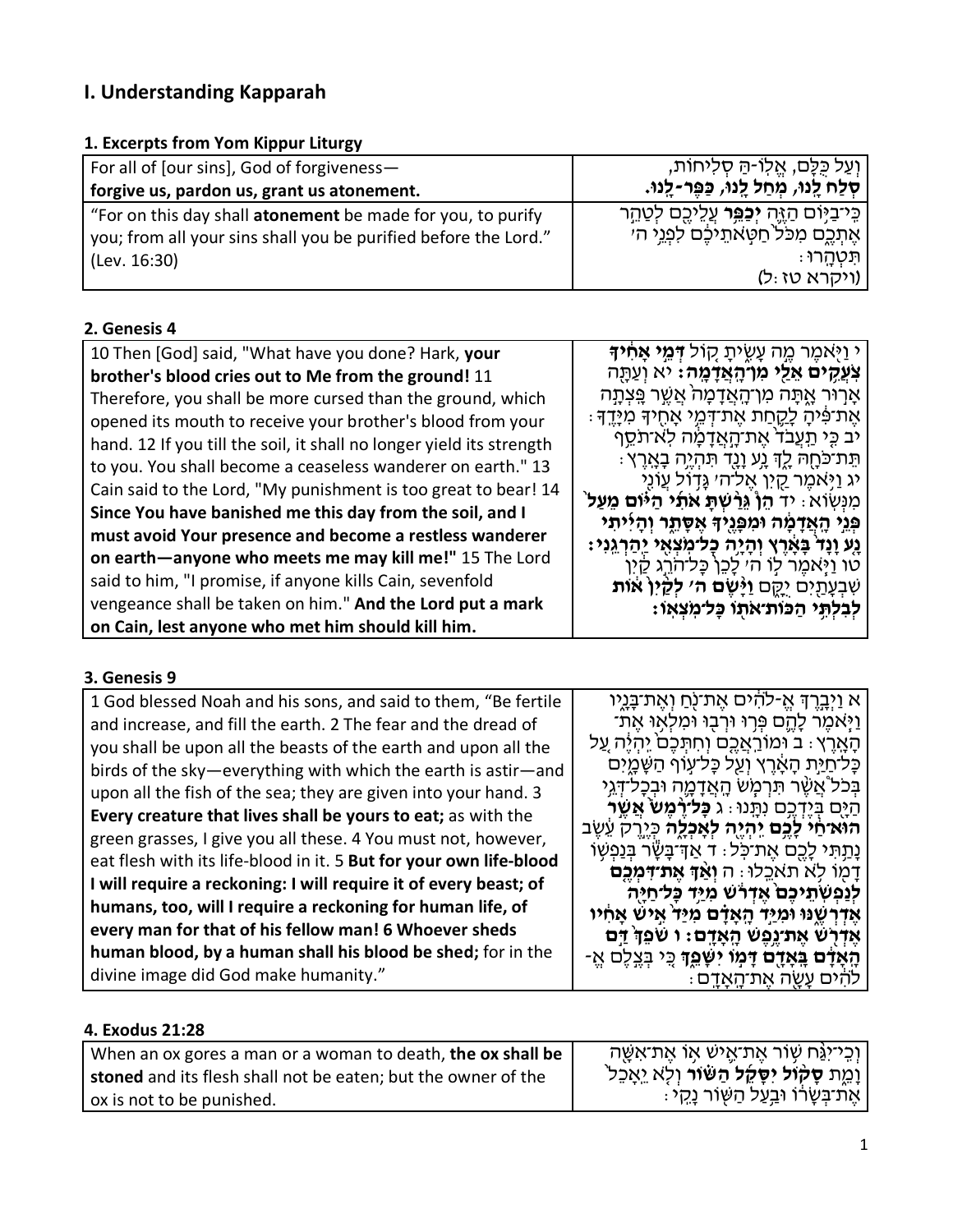#### **5. Deuteronomy 21**

1 If, in the land that the Lord your God is assigning you to possess, someone slain is found lying in the open, the identity of the slayer not being known, 2 **your elders and magistrates** shall go out and measure the distances from the corpse to the nearby towns. 3 The elders of the town nearest to the corpse shall then take a heifer which has never been worked, which has never pulled in a yoke; 4 **and the elders of that town shall bring the heifer down to an everflowing wadi, which is not tilled or sown. There, in the wadi, they shall break the heifer's neck.** 5 The priests, sons of Levi, shall come forward; for the Lord your God has chosen them to minister to Him and to bless in the name of the Lord, and every lawsuit and case of assault is subject to their ruling. 6 Then all the elders of town nearest to the corpse shall wash their hands over the heifer whose neck was broken in the wadi. 7 **And they shall make this declaration: "Our hands did not shed this blood, nor did our eyes see it done.** 8 **Absolve,** O Lord, Your people Israel whom You have redeemed, and do not let [guilt for] the blood of the innocent remain among your people Israel. And they will be absolved of the blood[guilt]. 9 **Thus you will remove from your midst [guilt for] the blood of the innocent,** for you will be doing what is right in the sight of the Lord.

ּ א כֵּי־יִמַּצֵא חַלָל בֵּאֲדָמָה אֲשֶׁר הִי אֱ-ַ לֹהֶיךָ נֹתֵן לִדְ לִרְשְׁתָּהּ נֹפֵל בַּשָּׂדֶה לְא נוֹדַ ֖ ע מִ ֥ י הִ כָּ ֽ הוּ: ב וְ יָ ֽצְ א֥ וּ **זְ קֵ נֶ ֖י� יְשְׁבְּטֶיִּדְ** וּמֶדְדוּ אֶל־הֶעֲרִים אֲשֶׁר<br>סְבִיבָת הֶחָלֵל ּ ג וְהָיָה הָעִּיר הַקְּרֹבֶה<br>אֶל־הֱחָלֵל וְלֵקְחוּ זְקָנֵי ּהֲעִיר הַחָּוא עֶגְלַת בָּקָר אֲשֶׁר לְאֹיַעֻבַּד<sup>ִ</sup> בָּ֫הּ אֲשֶׁר לֹא־<br>מֵשֶׁכֵה בִּעָל : ד**ֹ וְהוֹרָדוּ זָקְנֵי הַעָּיר** הַ הָ הָ אֶת־הָעֶגְלָה אֱל־נַחַל אֵיתַן אֲשֱר **ֿלֹא־יֵעֶבֵד בִּוֹ וִלְא יְזַרֵעַ וְעֵרְפוּ שֵׁם אֶת ּהֵעֶגְלֵה בַּגַּחַל:** ה וְנִגְּשִׁוּ הַכְּהֲנִיםֿ בְּנֵי ֹלֵוִי כִּי בָ֫ם בָּחַۢר ה׳ אֱ-לֹהֶיךָ לְשֶׁרְתֹוֹ וּלִבָּרֵךְ בִּשֵׁם יִהְוֶה וְעַל־פִּיהֵם יֶהְיֶה כָּל־ ּ רֶיב וְכָל־נֶגַע: ו וְכֹל זִקְנֵי הָעִיר הַהִ֫וֹא<br>הַקְּרֹבֶים אֶל־הֱחָלֶל יִרְחֵצוּ אֵת־יִדֵיהֵם עַ ל־הָ ֽ עֶ גְ לָ ֖ ה הָ ֽ עֲרוּפָ ֥ה בַ נָּ ֽחַ ל: ז **וְ עָ נ֖ וּ וְאֶמְרֶוּ יָדֵינוּ לָא שֶׁפְכַה** [שֵׁפְכוּ] אֵת־ **ֹהַדָּם הַזֶּה וְעֵינֵינוּ לְא רָאִוּ:** ח כַּפֵּר<br>לִעַמְךָ יִשְׂרָאֱל אֲשֶׁר־פָּדִיתָ ה׳ וְאֲל־תִּתֵּן ַדְָּם נָקָי בְּקֶרֵב עַמְּךָּ יִשְׂרָאֱל וְנִכַּפֵּֽר לָהֶ ֖ ם הַ דָּ ֽ ם: ט **וְ אַ תָּ֗ ה תְּ בַ עֵ ֛ר הַ דָּ ֥ם ּהַנָּקִי מִקִּרְבֵּד**ָ כִּי־תַעֲשֶׂה הַיַּשֵׁר בְּעֵינֵי ה':

### **II. Effecting Kapparah**

#### **6. Leviticus 17**

| 10 And if anyone of the house of Israel or of the strangers who   | י וְאִישׁ אִישׁ מְבֵית יִשְׂרָאֵל וּמִן־הַגֵּר                     |
|-------------------------------------------------------------------|--------------------------------------------------------------------|
| reside among them partakes of any blood, I will set My face       | הַגְּר בְּתוֹכָם אֲשֶׁר יֹאכַל כָּל־דֶם וְנֶתַתְּי                 |
| against the person who partakes of the blood, and I will cut      | פָּנַי בַּגֶּפֶשׁ הָאֹכֶלֶת אֶת־הַדָּם וְהִכְרַתְּי                |
| him off from among his kin. 11 For the life of the flesh is in    | אֹתָה מְקֵרֵב עַמֶּה : יא <b>כִּייִנֶפֵשׁ הַבָּשָׂר</b> ْ          |
| the blood, and I have assigned it to you for making               | ּבַּדֶּם הִוּא <u>ֹ וְא</u> ֵנְי נִתַּתְּיו לָכֵם עַל־הַמִּזְבֵּחַ |
| atonement for your lives upon the altar; it is the blood, as      | <b>ַלְכַּמֵּר עַל־נַפְשְׁתֵיִכֵם</b> כֵּי־הַדָּם הְוּא             |
| life, that effects atonement. 12 Therefore I say to the Israelite | בַּגֶּפֶשׁ יְכַפֵּר ּ יב עַל־כֵּן אָמַ֫רְתִּי לִבְגֵי              |
| people: No person among you shall partake of blood, nor shall     | יִשְׂרָאֵל כָּל־יֶנֶפֶּשׁ מִכֶּם לא־תָאכַל דֶם                     |
| the stranger who resides among you partake of blood.              | ּוְהַגֶּר הַגָּר בִּתְוֹכֲכֵם לֹא־יְאכַל דֵָם :                    |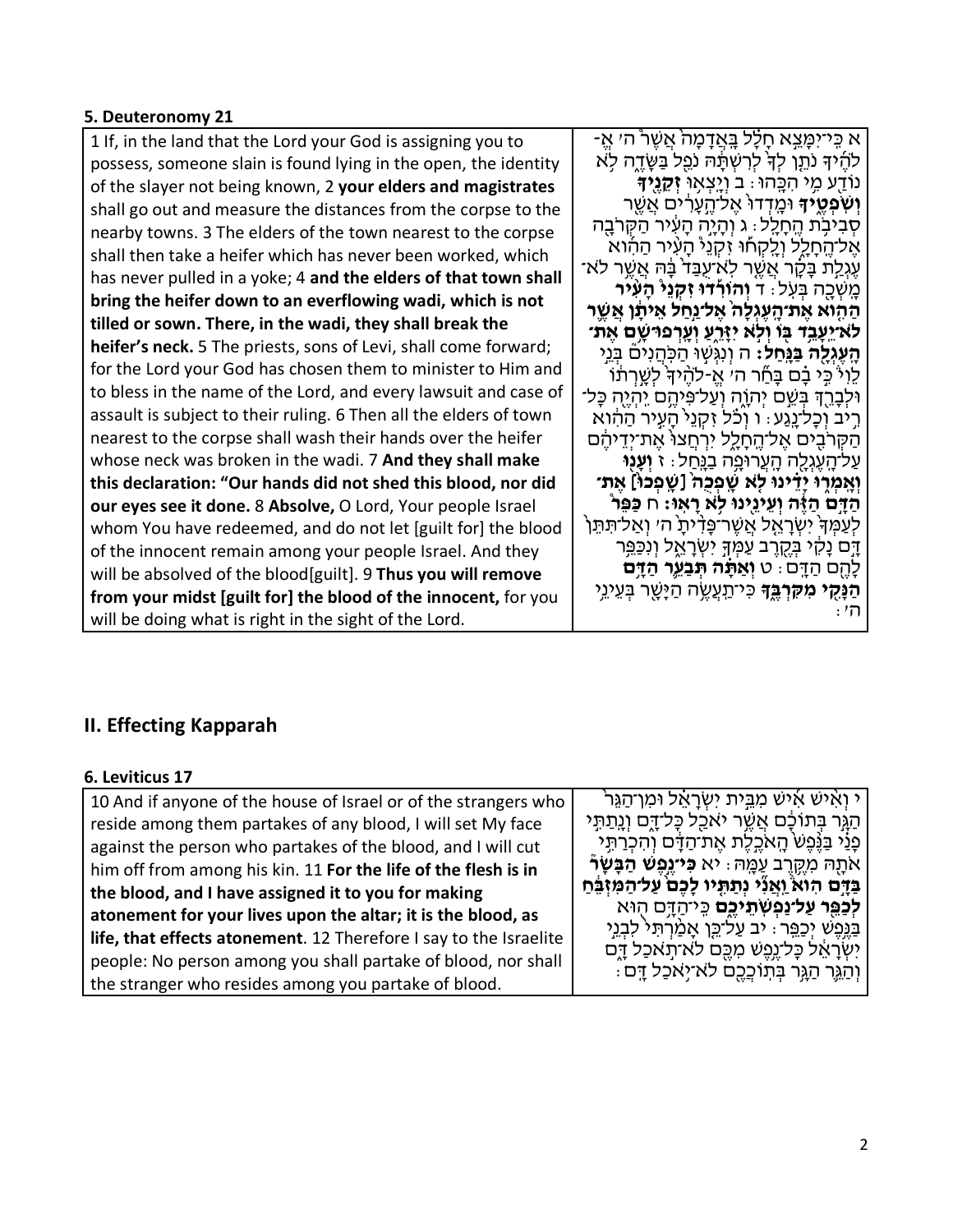| 7. Babylonian Talmud, Tractate Makot 13a-b                                                                                                                                                                                                                                                                                                                                                                                                                                                                                                                                                                                                                                                                                                                                                                                                                                                                                                                                                                                                  |                                                                                                                                                                                                                                                                                                                                                                                                                       |
|---------------------------------------------------------------------------------------------------------------------------------------------------------------------------------------------------------------------------------------------------------------------------------------------------------------------------------------------------------------------------------------------------------------------------------------------------------------------------------------------------------------------------------------------------------------------------------------------------------------------------------------------------------------------------------------------------------------------------------------------------------------------------------------------------------------------------------------------------------------------------------------------------------------------------------------------------------------------------------------------------------------------------------------------|-----------------------------------------------------------------------------------------------------------------------------------------------------------------------------------------------------------------------------------------------------------------------------------------------------------------------------------------------------------------------------------------------------------------------|
| Mishnah: those who commit the following transgressions<br>receive lashes as their punishment [The cases are listed,<br>several of which are transgressions for which the Biblical<br>punishment is kareit.]<br>Gemara: The Mishnah deals with transgressions to which<br>kareit applies, but not those falling under the category of<br>capital punishment. Hence it is in accordance with Rabbi<br>Akiva's opinion in the following baraita: transgressions under<br>the category of kareit, as well as those under the category of<br>capital punishment, are also punished with lashes if they were<br>appropriately warned, according to Rabbi Yishmael. Rabbi<br>Akiva, however, maintains: only transgressions falling under<br>the category of kareit are punished with lashes; for if the<br>sinner repents, the heavenly court will forgive them; but<br>transgressions falling under the category of capital<br>punishment are not punishable with lashes; for if the sinner<br>repents, the earthly court will not forgive them. | מתני׳. ואלו הן הלוקין:<br>גמי. חייבי כריתות קא תני, חייבי<br>מיתות ב״ד לא קתני, מתניתין מני?<br>רבי עקיבא היא; דתניא: אחד חייבי<br>כריתות ואחד חייבי מיתות בית דין<br>ישנו בכלל מלקות ארבעים, דברי<br>רבי ישמעאל; רייע אומר: חייבי<br>כריתות ישנו בכלל מלקות ארבעים,<br>שאם עשו תשובה - ב"ד של מעלה<br><b>מוחלין להן,</b> חייבי מיתות ב״ד אינו<br>בכלל מלקות ארבעים, שאם עשו<br>תשובה - אין ב״ד של מטה מוחלין<br>להן. |

#### **7. Babylonian Talmud, Tractate Makot 13a-b**

#### **8. Mishnah Makot 3:12-14**

(12) How are the lashes to be administered? He ties his both hands to the pillar, and the messenger of the court takes hold of his clothes, without care whether they tear or disjoin, until he uncovers the breast. The stone on which the messenger is to stand is placed behind him, upon which he stands with a strap of calf leather compounded of two, which, folded again, constitutes four, with two small stripes attached to it. (13) The size of its handle was a span, and of the same size was the width of it, and the top of it reaches his belly. He strikes him one-third in front and two-thirds on the back. He is not beaten while standing nor sitting, but while bending; as it says, "the magistrate shall have him lie down" (Deut. 25:2). And the striker strikes him with one hand with all his force. (14) And the reader reads: "If you fail to observe faithfully... **the Lord will inflict extraordinary plagues upon you** and your offspring," to the end of the verse (Deut. 28:58-59). And [if the act was not yet finished] he returns to the beginning, "Therefore observe faithfully all the terms of this covenant" (Deut. 29:8) and finishes with: "But He, being merciful, **atoned** for the iniquity" (Ps. 78:38). And [if the act was not yet finished] he returns to the beginning.

**(**יב**)** כֵּיצַ ד מַ לְקִ ין אוֹתוֹ, כּוֹפֵת שְׁ תֵּ י יָדָיו עַל הָעַמּוּד הֵילָךְ וְהֵילָךָ, וְחַזַּן ּ הַכְּנֶסֶת אוֹחֵז בִּבְגָדָיו, אִם נִקְרְעוּ נִקְרְעוּ, וְאִם נִפְרְמוּ נִפְרְמוּ, עַד שֵׁהוּא מְגַלֶּה אֶת לְבּוֹ. וְהָאֶבֶן נְתוּנַה ּ מֵאַחֲרָיו, חַזַּן הַכְּנֵסֶת עוֹמֵד עָלֵיהָ. ּוּרְצוּעַה שֶׁל עֵגֶל בְּיַדוֹ, כְּפוּלַה אֱחַד לִשְׁנַיִּם וּשָׁנַיִּם לְאַרְבַּעַה, וּשָׁתֵּי ּרְ צוּעוֹת עוֹלוֹת וְיוֹרְדוֹת בַּהּ **(**יג**)** יָדָ הּ טֶ פַח וְ רָ חָ בָּ הּ טֶ פַח, וְ ר ֹאשָׁ הּ מַגַּעַת עַל פִּי כְרֵסוֹ. וּמַכֵּה אוֹתוֹ שְׁלִישׁ מִלְפַנַיו וּשְׁתֵּי יַדוֹת מִלְאַחֲרֵיו. וְאֵינוֹ ְמַכֶּה אוֹתוֹ לֹא עוֹמֵד וְלֹא יוֹשֵׁב אֵלָּא ְ מֵטֶּה, שֶׁנֶּאֱמַר (דברים כה) וְהִפִּילוֹ הַ שֹּׁפֵט. וְ הַ מַּ כֶּה מַ כֶּה בְ יָדוֹ אַ חַ ת בְּ כָל כֹּחוֹ: **(**יד**)** וְ הַ קּוֹרֵ א קוֹרֵ א (שם כח) אִ ם ל ֹא

תִ שְׁ מֹר לַעֲשׂוֹת וְ גוֹ' **וְ הִ פְ לָא ה' אֶ ת מַכֹּתִד**ּ וְאֵת מַכּוֹת וְגוֹ׳, וְחוֹזֵר לִתְחָלֵת ּ הַמְּקְרָא (שם כט) וּשְׁמַרְתֵּם אֱת דִּבְרֵי הַבְּרִית הַזּאת וְגוֹ׳, וְחוֹתֵם (תהלים עח) ֿוְהוּא רַחוּם **יְכַפֵּר** עָוֹן וְגוֹ׳, וְחוֹזֵר לִתְחִלַּת<br>הַמַּקְרַא.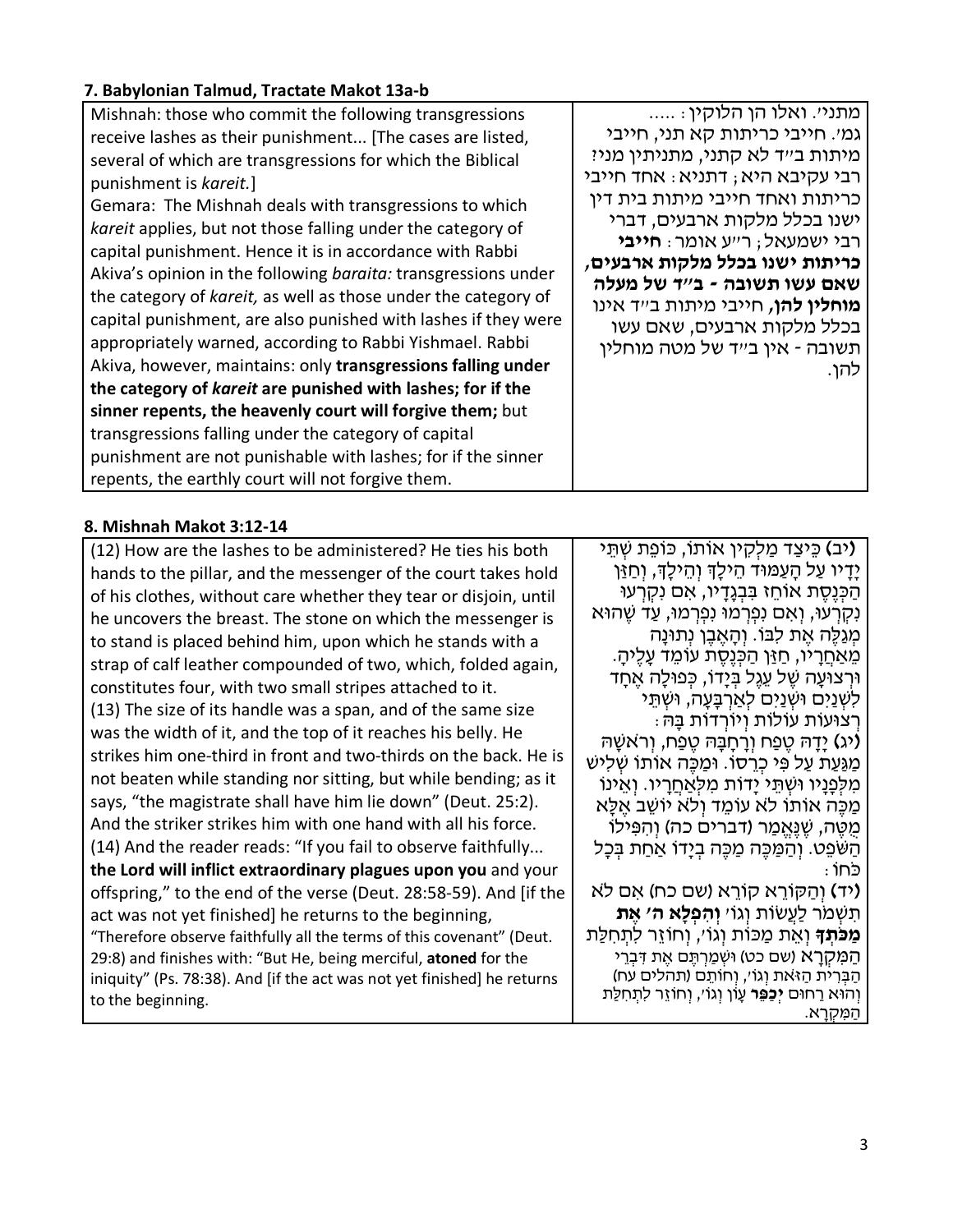#### **9. Numbers 35**

9 The Lord spoke further to Moses: 10 Speak to the Israelite people and say to them: When you cross the Jordan into the land of Canaan, 11 **you shall provide yourselves with places to serve you as cities of refuge to which a manslayer who has killed a person unintentionally may flee.** 12 **The cities shall serve you as a refuge from the avenger, so that the manslayer may not die** unless he has stood trial before the assembly.... 20 So, too, if he pushed him in hate or hurled something at him on purpose and death resulted, 21 or if he struck him with his hand in enmity and death resulted, the assailant shall be put to death; he is a murderer. **The bloodavenger shall put the murderer to death upon encounter.** 22 But if he pushed him without malice aforethought or hurled any object at him unintentionally, 23 or inadvertently dropped upon him any deadly object of stone, and death resulted though he was not an enemy of his and did not seek his harm—24 in such cases the assembly shall decide between the slayer and the blood-avenger. 25 The assembly shall protect the manslayer from the blood-avenger, and the assembly shall restore him to the city of refuge to which he fled, and there he shall remain until the death of the high priest who was anointed with the sacred oil. 26 **But if the manslayer ever goes outside the limits of the city of refuge to which he has fled,** 27 **and the blood-avenger comes upon him outside the limits of his city of refuge, and the bloodavenger kills the manslayer, there is no bloodguilt on his account.** 28 **For he must remain inside his city of refuge until the death of the high priest; after the death of the high priest, the manslayer may return to his land holding.** 29 Such shall be your law of procedure throughout the ages in all your settlements. 30 If anyone kills a person, the manslayer may be executed only on the evidence of witnesses; the testimony of a single witness against a person shall not suffice for a sentence of death. 31 **You may not accept a ransom for the life of a murderer who is guilty of a capital crime; he must be put to death.** 32 **Nor may you accept ransom in lieu of flight to a city of refuge, enabling one to return to live on his land before the death of the priest.** 33 You shall not pollute the land in which you live; **for blood pollutes the land, and the land can have no expiation for blood that is shed on it, except by the blood of him who shed it.** 34 You shall not defile the land in which you live, in which I Myself abide, for I the Lord abide among the Israelite people.

ֿט וַיְדַבֵּר הי אֱל־מֹשֱה לֵּאמִׂר: י דַּבֵּר ְ אֱל־בְּנֵי יִשְׂרַאֵל וְאֶמַרְתָּ אֲלֶהֱם כֵּי ּ אַתֱם עְׂבִרְים אֵת־הַיַּרְדֵֶּן אַרִצָּה כִּנְעַן ו יא וְהָקְרִיתֵ**ּם לָכֶם עַרְים עָרֵי מִקְלֵט** תִּ הְיֵינַה לַבֵּם וְנֵס שָׁמַּה וֹצֵח מַכֵּה־ **ַיְגֵמָה: יִב וְהָיוּ לָכֶם הֱעָרֵים ַ לְמִקְלֵט מִגֹּאֵל וְלָא יַמוּת הַרֹצֵחַ** עַד־ ַ עַמְדֶוֹ לִפְנֵי הֵעֲדָה לַמְּשְׁפֵָּט.... ּכ וְאִם־בְּשִׂנְאָה יֶהְדֶּפֶנּוּ אֲוֹ־הִשְׁלֵידִּ עָלֶיו בִּצְדִיָּה וַיָּמִׂת ּ כא אָוֹ בְאֵיבָׂה<br>הִכֶּהוּ בִיָּדוֹ וַיָּמֹת מוֹת־יוּמֵת הַמַּכֵּה רֹצֵח הִוּא **גֹּאֵל הַדָּ֫ם יַמֵית אֶת־הַרֹצֵח**ָ **ַבְּפְגְעוֹ־בִוֹ:** כב וְאִם־בַּפֱתַע בִּלְא־אֵיבֵה הַדָפָוֹ א*ְוֹ־הִשְׁלֵי*וּ עָלֵיו כַּל־כִּלִי בִּלִא ֹצְדָיֵה ּ כִּג אָוֹ בְּכָל־אֶבֶן אֲשֶׁר־יָמְוּת בָּהֹ<br>בִּלְא רְאֹוֹת וַיַּבֵּל עָלֶיו וַיָּמֶת וְהוּא לְאִ־ ֿ אוֹיֵב לוֹ וְלָא מְבַקֵּשׁ רֵעֲתָוֹ : כד וְשֵׁפְטוּ ֿ הֶעֵדָה בֵּין הַמַּכֶּה וּבֵין גֹּאֵל הַדָּם עַל ּ הַמְּשִׁפְּטֵים הַאֱלֶּה: כה וְהִצִּ֫ילוּ הַעֲדַ֫ה אֶת־הֶרֹצִּחַ מִיַּדֹ גֹּאֱל הַדָּם וְהֵשֶׁיבוּ<br>אֹתוֹ הֵעֲדָּה אֱל־עֵיר מִקְלַטְוֹ אֲשֶׁר־נֵס ְשֵׁפָּה וְיֵשָׁב בָּ֫הּ עַד־מוֹת הַכֹּהֵן הַגַּדֹּל ְאֲשֶׁר־מֶשֵׁח אֹתֶוֹ בְּשֶׁמֶן הַקְּדֶשׁ ּ<br>כו **וְאִם־יָצְא יֵצֵא הֶרֹצֵחַ אֵת־גְּבוּל עֵיר ֹמִקְלְטֹוֹ אֲשֶׁר יָנֻוּּס שֶׁמֶּה: כז וּמָצֵא**<br>אֹתוֹ גֹּאֵל הַדָּם מִחוּץ לִגְבוּל עֵיר ַ מִקְלָטְוֹ וְרַצְּח גֹּאֵל הַדָּם אֶת־הַרֹצֶח עֵ**ּיו לִוֹ דֵּם: כֹּח כִּי בְעֶיר מִקְלָטוֹ יֵשֵׁב**<br>עַדֹּמִוֹת הַכֹּהֵן הַגְּדִּל וְאֲחֲרִי־מוֹת ָ הַכֹּהֵן הַגָּדֹּל יַשׁוּב<sup>ּ</sup> הַרֹּצֵחַ אֱל־אֶרֶץ **אֵחְזֶּתָוֹ:** כט וְהָיֹוּ אֱלֶה לָכֱם לְחֻקֵּת . מִשְׁפֵּט לְדֹרְתֵיכֵם בִּכְל מְוֹשְׁבְתֵיכֵם ֿל כַּל־מַכֵּה־נֶפֶשׁ לִפֵי עֵדָים יִרְצַח אֱת־ הָרֹצֵחַ וְעֵד אֱחָד לֹא־יַעֲנֶה בְנֶפֵשׁ **ַלְמִוּת : לֹא וְלָא־תִקְחִוּ כִּפְרֹ לְנֵפֵשׁ רֹצֵחַ ֹאֲשֶׁר־הֶוּא רָשֶׁע לָמֶוּת כִּי־מֻוֹת יוּמֶת:**<br>לִב וְלָא־תִקְחוּ כֹּפֶר לַנוּס אֱל־עֵיר **מִ קְ לָט֑ וֹ לָשׁוּב֙ לָשֶׁ ֣ בֶ ת בָּ אָ֔ רֶ ץ עַ ד־מ֖ וֹת**  ָ**הַכֹּהֵן:** לג וְלֹא־תַחֲנִיפוּ אֶת־הָאָ֫רֵץ אֲשֶׁר אַתֶּםׂ בָּה **בְּי הַדָּם הְוא יַחֲנֻיף**<br>אֶת־הַאָּרֵץ וְלָאֵרֶץ לִא־יְכִפֵּ֫ר לַדָּם אֲשֵׁר **שִׁפְּדִּיבָּה כִּייִאִם בְּדֵּם שִׂפְּכִוּ:** לד וְלָא ֿ תְּטָמֱא אֶת־הָאֲרֵץ אֲשֱר אַתֵּם יְשְׁבֵים ֹבָּהּ אֲשֱׁר אֲגָי שֹׁבֵן בְּתוֹכֶהּ כָּי אֲגִי הי שֹׁכֵ֕ ן בְּ ת֖ וֹ� בְּ נֵ ֥י יִשְׂ רָ אֵ ֽ ל: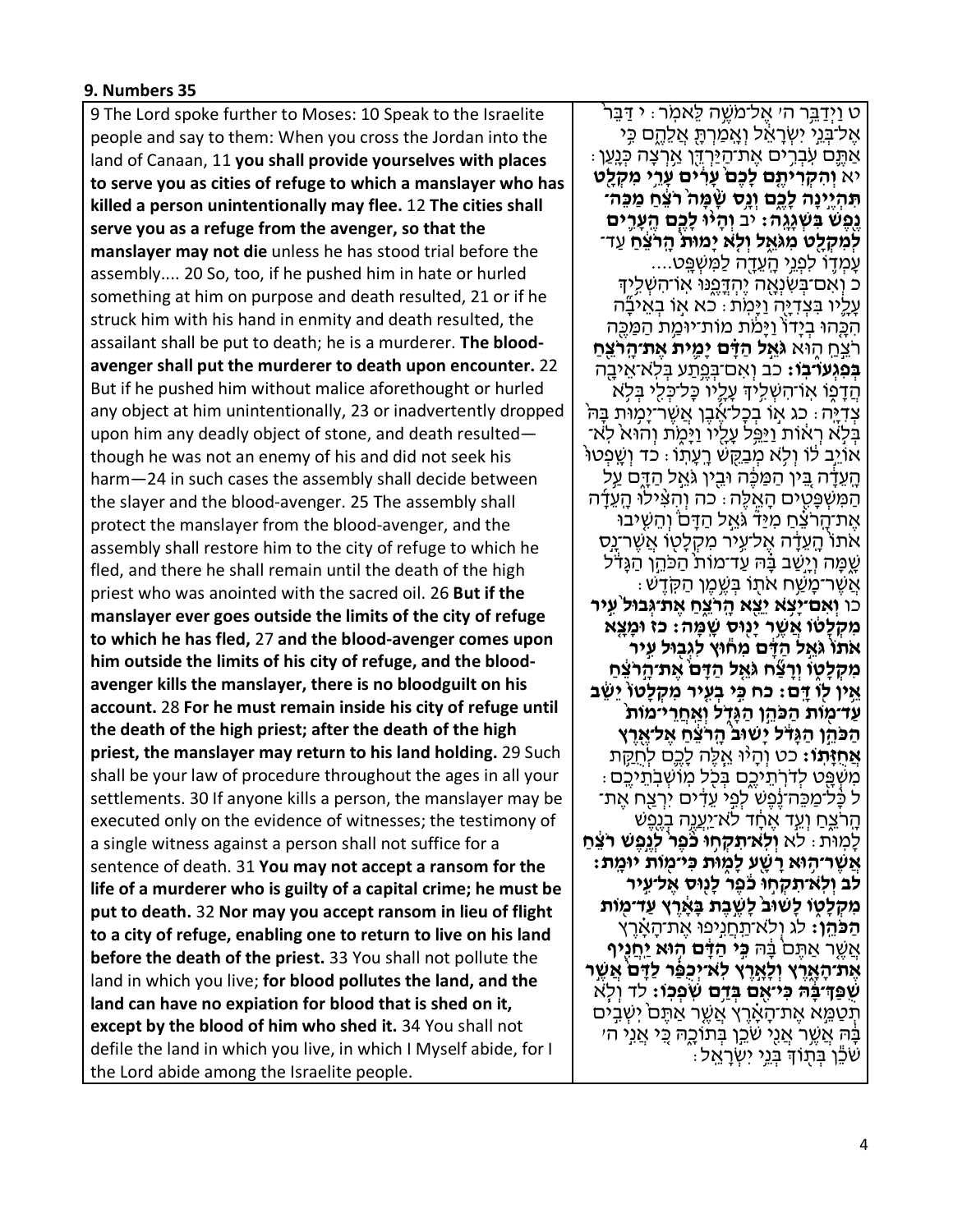#### **10. Babylonian Talmud, Tractate Yoma 40b**

| "[The goat designated for Azazel] shall be left standing alive       | (ויקרא טז) יעמד חי לפני ה׳ לכפר                                     |
|----------------------------------------------------------------------|---------------------------------------------------------------------|
| before the Lord [after the sacrificial goat is killed], to atone     | - עליו, עד מתי יהיה זקוק לעמוד חי                                   |
| with it" (Lev. 16:10). How long must it stand alive [before it is    | עד שעת מתן דמו של חבירו, דברי                                       |
| sent off into the desert]? Until the blood of the other goat is      | רבי יהודה. רבי שמעון אומר: עד                                       |
| sprinkled, according to Rabbi Yehudah. Rabbi Shimon says,            | שעת וידוי דברים. במאי קא מיפלגי?                                    |
| until the verbal confession [said prior to the sprinkling].          | כדתניא : לכפר - בכפרת דמים הכתוב                                    |
| Upon what do the two rabbis disagree fundamentally? It is            | מדבר, וכן הוא אומר (ויקרא טז)                                       |
| found in this <i>baraita:</i> "to atone" refers to atonement through | וכלה מכפר את הקדש, מה להלן                                          |
| blood, as we learn from a later verse, "when he finished             | בכפרת דמים - אף כאן בכפרת דמים,<br>: דברי רבי יהודה. רבי שמעון אומר |
| atoning for the Holy of Holies [via the sprinkling of the            | לכפר עליו - <b>בכפרת דברים</b> הכתוב                                |
| blood]" (Lev. 16:20); just as that verse refers to atonement         | מדבר.                                                               |
| through blood, so does our verse, according to Rabbi                 |                                                                     |
| Yehudah. Rabbi Shimon says, "to atone with it"-[since the            |                                                                     |
| blood of the second goat is never sprinkled, the verse must          |                                                                     |
| refer to atonement through words.                                    |                                                                     |

#### **11. Mishnah Yoma 8:8-9**

(8) **Sin offerings and trespass offerings atone. Death and Yom Kippur atone with repentance.** Repentance atones for slight breaches of positive or negative commandments; for grave sins, it effects a suspension, until Yom Kippur completes the atonement. (9) To him who says: "I will sin, repent, sin again, and repent again," is not given the opportunity to repent. For him who thinks, "I will sin; Yom Kippur will atone for my sins," Yom Kippur does not atone. A sin towards God, Yom Kippur atones for; but a sin towards his fellow man is not atoned for by Yom Kippur so long as the wronged fellow man is not righted. Rabbi Elazar ben Azariah expounded: It is written (Lev. 16:30): "From all your sins before the Lord shall you be clean." The sin towards God, Yom Kippur atones for; but sins toward man, Yom Kippur cannot atone for until the neighbor has been appeased.

(ח) **חַ טָּ את וְ אָ שָׁ ם וַדַּ אי מְ כַפְּ רִ ין. מִ יתָ ה וְ יוֹם הַ כִּ פּוּרִ ים מְ כַפְּ רִ ין עִ ם ּהַתִּשׁוּבָה.** הַתְּשׁוּבָה מִכַפֶּרֶת עַל עֲבֵרוֹת ְקַלּוֹת עַל עֲשֶׂה וְעַל לֹא תַעֲשֶׂה. וְעַל ּהַחֲמוּרוֹת הִיא תוֹלַה עַד שֶׁיַּבוֹא יוֹם הַ כִּ פּוּרִ ים וִ יכַפֵּר: (ט) הָ אוֹמֵ ר, אֶ חֱ טָ א וְ אָשׁוּב, אֶחֱטָא וְאָשׁוּב, אֵין מַסְפִּיקִין ַ בְּיָדוֹ לַעֲשׂוֹת תְּשׁוּבָה. אֶחֱטָא וְיוֹם הַכִּפּוּרִים מִכַפֵּר, אֵין יוֹם הַכִּפּוּרִים ְמִכַפֵּר. עֲבֵרוֹת שֶׁבֵּין אַדָם לַמַּקוֹם, יוֹם ֿ הַכִּפּוּרִים מִכַּפֵּר. עֵבֵרוֹת שֵׁבֵּין אָדָם ַלַחֲבֵרוֹ, אֵין יוֹם הַכִּפּוּרִים מִכַפֵּר, עַד שֵׁ יְּרַצֶּה אֶת חֲבֶרוֹ. אֶת זוֹ דַּרָשׁ רַבִּי ּ אֱלְעֲזֶר בֶּן עֲזַרְיָה, (ויקרא טז) מִכֹּל ּחַטּאתֵיכֶם לִפְנֵי יִיַ תִּטְהַרוּ, עֲבֵרוֹת שֶׁבֵּין אָדָם לַמָּקוֹם, יוֹם הַכִּפּוּרִים ְמִכַּפֵּר. עֲבֵרוֹת שֶׁבֵּין אַדָם לַחֲבֵרוֹ, אֵין יוֹם הַכִּפּוּרִים מִכַפֵּר, עַד שֵׁיִּרַצֵּה אֵת חברוֹ.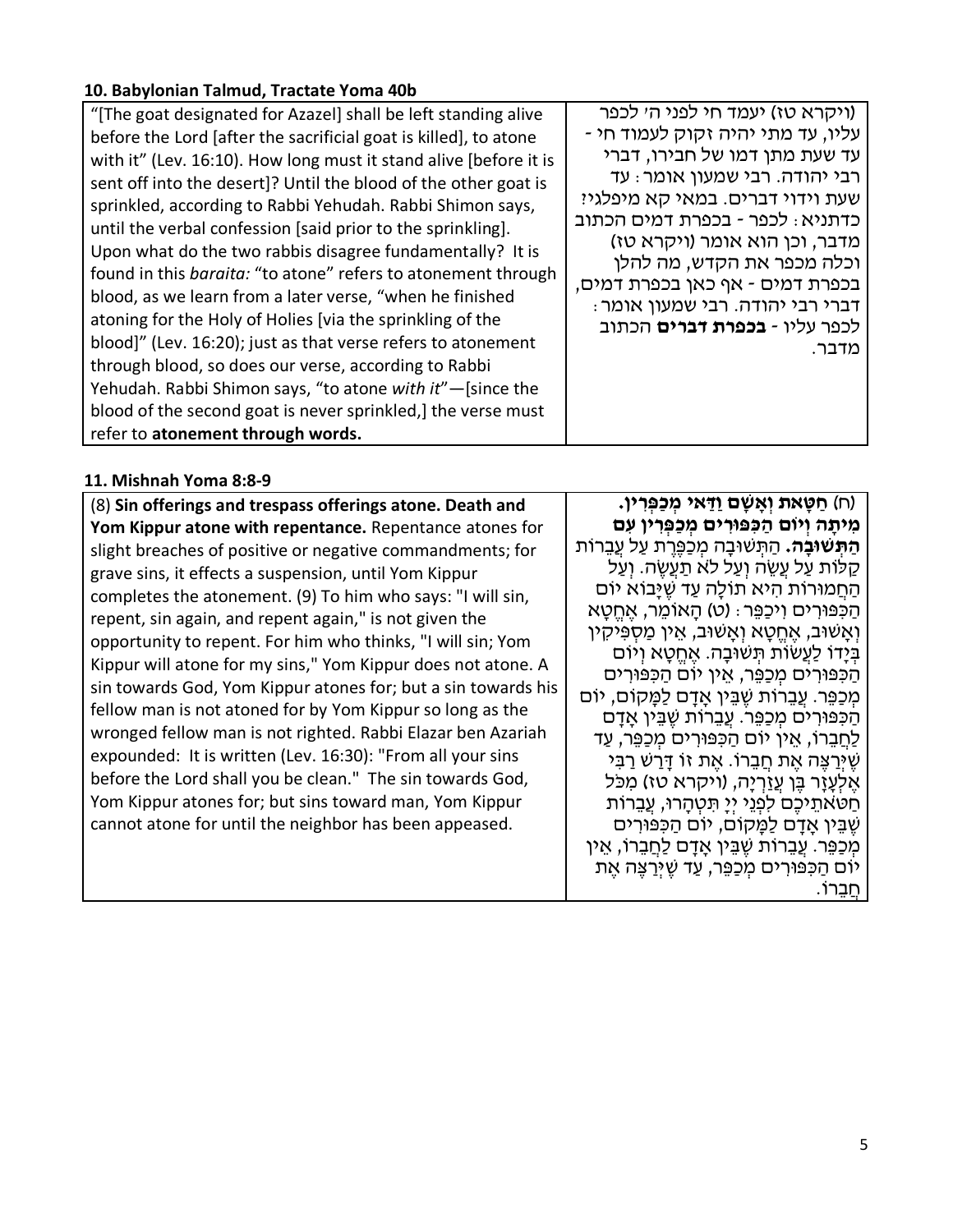And thus he would say:

ADONAI<sub>'</sub>I have committed iniquity, I have transgressed, I have sinned against You, I and my household. I beseech You, ADONAL, by Your holy name: forgive the iniquities and the transgressions and the sins that I have committed against You, I and my household, as is written in the Torah of Your servant Moses: "On this day, atonement shall be made for you, to cleanse you of all your sins before ADONAI ..."

When the priests and all the people standing in the Temple Court would hear the glorious and awe-inspiring name explicitly enunciated, in holiness and purity, by the lips of the High Priest, they would bow and kneel and fall prostrate to the ground, saying, "Praised is the name of the One whose glorious sovereignty will be forever and ever."

*Banild1 shem lc'vod malkhuto l'olam va·ed.* 

The High Priest would intentionally prolong the utterance of the name while the people recited their praise, whereupon he would complete the verse, saying: "... you shall be cleansed."

And You, out of Your goodness, aroused Your love and forgave the one who was faithful to You.

#### *THE SECOND CONFESSION*

He walked to the east of the courtyard, where two goats alike in form and size stood ready, as the sacrificial offering for the consequences of sin. He grabbed the gold lots, pulled them from the urn, and cast them: "for heaven" and "for the wilderness." He called out for the one: "A purification offering unto ADONAI." Those who heard him responded by praising God's name. On the head of the goat that was to be sent out, he tied a crimson thread, directing the goat toward its destination. He returned to the sacrificial bull, confessing the sin of his tribe before the rock oflsrael.

#### **ֿוְכָרְ** דָיָה אוֹמֵר:

**.•n•::n '�l:\$ 'l't?? 'Dl?W;;i ,'D')l? ,'DX\20 ,tJWO X�l:( ,tJ'll'V9?1 lliJi:\??1 ,tJ'J<:\:>Q? xr,;;i:;i ,tJW:;i X�l:( :im�:;i ,'i:t':n 'Jl:) 9W?? 'l'IJ?W;;iV,11 .'l7'Jl?W1 'DX121JW** בְּתוֹרַת מֹשֶׁה עַבְדֶּךְ : <u>כְּי בִיּוֹּם הַזֶּה יְכַפֵּר עֲלֵיכֶם לְטַהֲר</u> אֶתְכֶם, מִכֹּל חַטֹּאתֵיכֶם לִפְנֵי יהוה—

**tJ'lll:Ji\U 1•:,w:i ,:iitll:i tJ'1l:JiJJ:, tJll:i1 tJ>J:,j:i, '; T •,• , TT-I T •, T T <sup>T</sup> ; • -t - <sup>1</sup>** אַת־הַשֵּׁם הַנִּכְבַּד וְהַנּוֹרֵא, מִפ*ֹּרַשׁ יוֹצֵא מִפּי כֹּהֵן גּד*וֹל בקדשה ובטהרה, היו כורעים ומשתחוים ומודים **im:i7,;i 1i:i:;i tJW "]1i:;t :tJ'll;iiX] ,tJ;:n;;i 7)1 tJ'?9iJ1 .**לעוֹלַם ועד.  $\mathbf{v}$  , T  $\mathbf{v}$ 

וְאַף הוּא הַיָּה מְתִכָּוֵן לִגְמוֹר אֵת הַשֵּׁם כְּנֵגֵד הַמִּבֶרְכִים ואומר להם—הטהרו. ואתה בטובר מעורר <u>רח</u>מיר **-9'7't;Jt) IV'X? r)'.7.iO]**

> צַעֲד לֵילֵךּ לוֹ לִמזְרַח עֲזַרָה, צמד שעירים שם מהון עדה, **,:i,;iip:;n il:<i;l:;t tJ'1o/ tJ�m:t) tJ•1m;r צֵגִים לְכַפֵּר עֲוֹן בַּת הַשׁוֹבֵבַה, ְצֵהוּב חֲלָשִׁיּם טָרַף וְהֶעֱלָה מִקַּלְפּי,** צַנַח והגריל לשם גּבוֹה ולצוק, **,l7X1p0 :,,:,•';, tJl '.7ip;i Pll'.:i**  צוֹתְתָיו עָנוּ לוֹ וּבֵרְכוּ אָת־הַשֵּׁם, **,11?Do/Y;JO wx,;i i\lij? n•,i:,T ll'.;l;!** <1 **ציגֵתוֹ אִמֵן נֵגֶד בֵּית שלִוּחַ,** צֵלֵח וּבֵא אצל פּרוֹ שׁ**נית**. צְדַון מַטֵּהוּ פְּנֵי צוּר התִו<u>ד</u>רה.

**THE NAME EXPLICITLY ENUNCIATED 0'}0J;l ••• D'qi,J,**  In the Second Temple period, it was only on Yorn Kippur that the personal name of God was pronounced, by the High Priest serving in the Holy of Holies. The Talmud reports that the proper pronunciation had been forgorren even before the destruction of the Temple. Certainly, today lews view the name of God as ineffable and in this edition of the mabzor the name of God is written without vowels to indicate that it is unpronounceable.

**ON THIS DAY,., YOU SMALL BE CLEANSED Dine BE** חַזָּה...תִּטְהֵרוּ 16:30.

**WOULD BOW AND KNEEL AND FALL PROSTRATE TO THE GROUND** 01)!1)) )1Q ומשתחוים ומודים ונופלים על פּנֵיהַם. Prostrations were integral to the service in rhe ancient synagogue, but later rabbis frowned upon its practice. However, on the High Holy Days it remains the custom of the leaders of the congregation-and even of some congregants-to prostrate themselves in imitation of Temple practice. The tradition is to touch one's head to the ground but not to fie completely Aat on the ground.

**PRAISED IS THE NAME OF THE ONE** □� **';jl7�**  1tq. This is the same phrase that we recite following the first line of the Sh'ma.